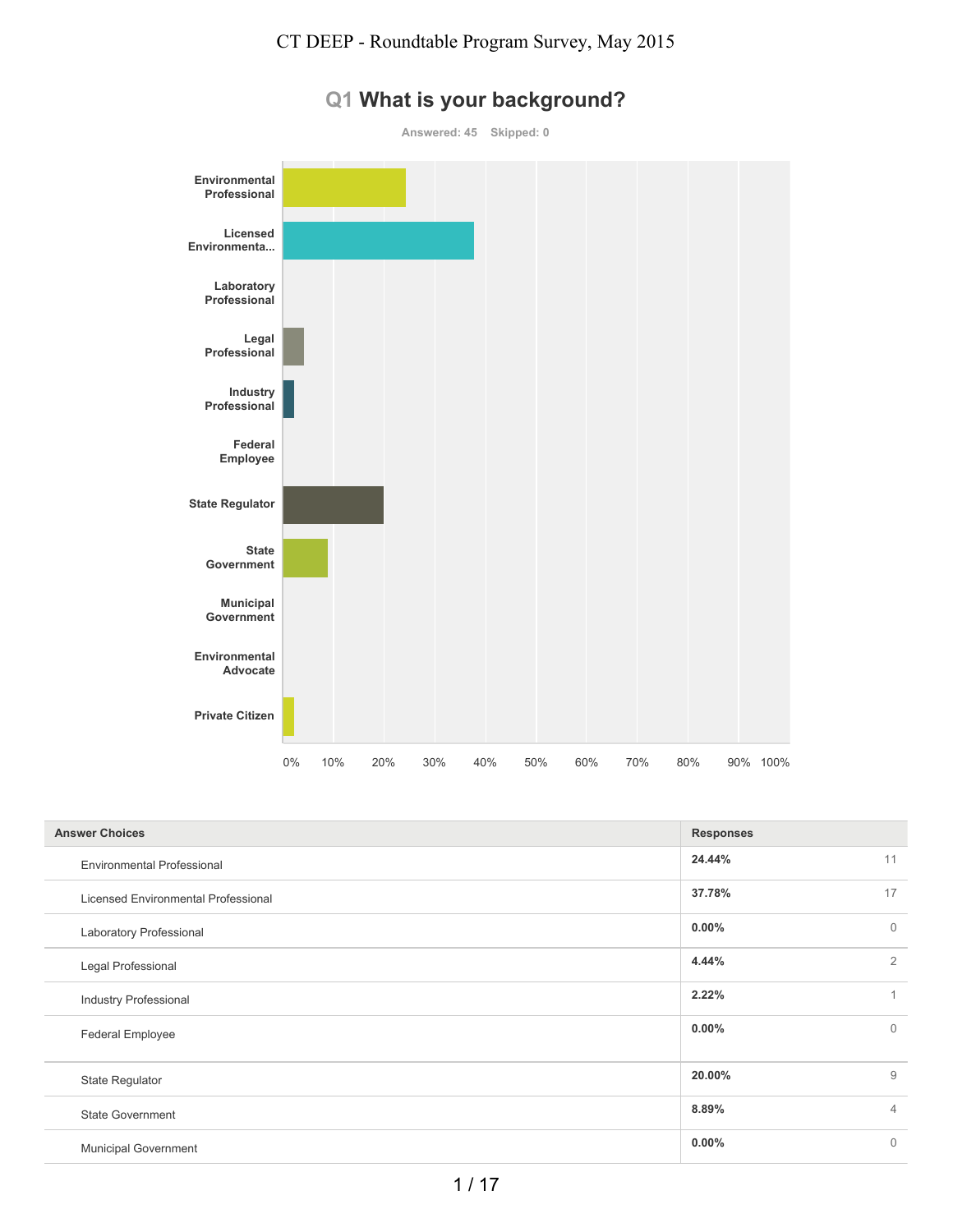| <b>Environmental Advocate</b> | $0.00\%$ |    |
|-------------------------------|----------|----|
| Private Citizen               | 2.22%    |    |
| Total                         |          | 45 |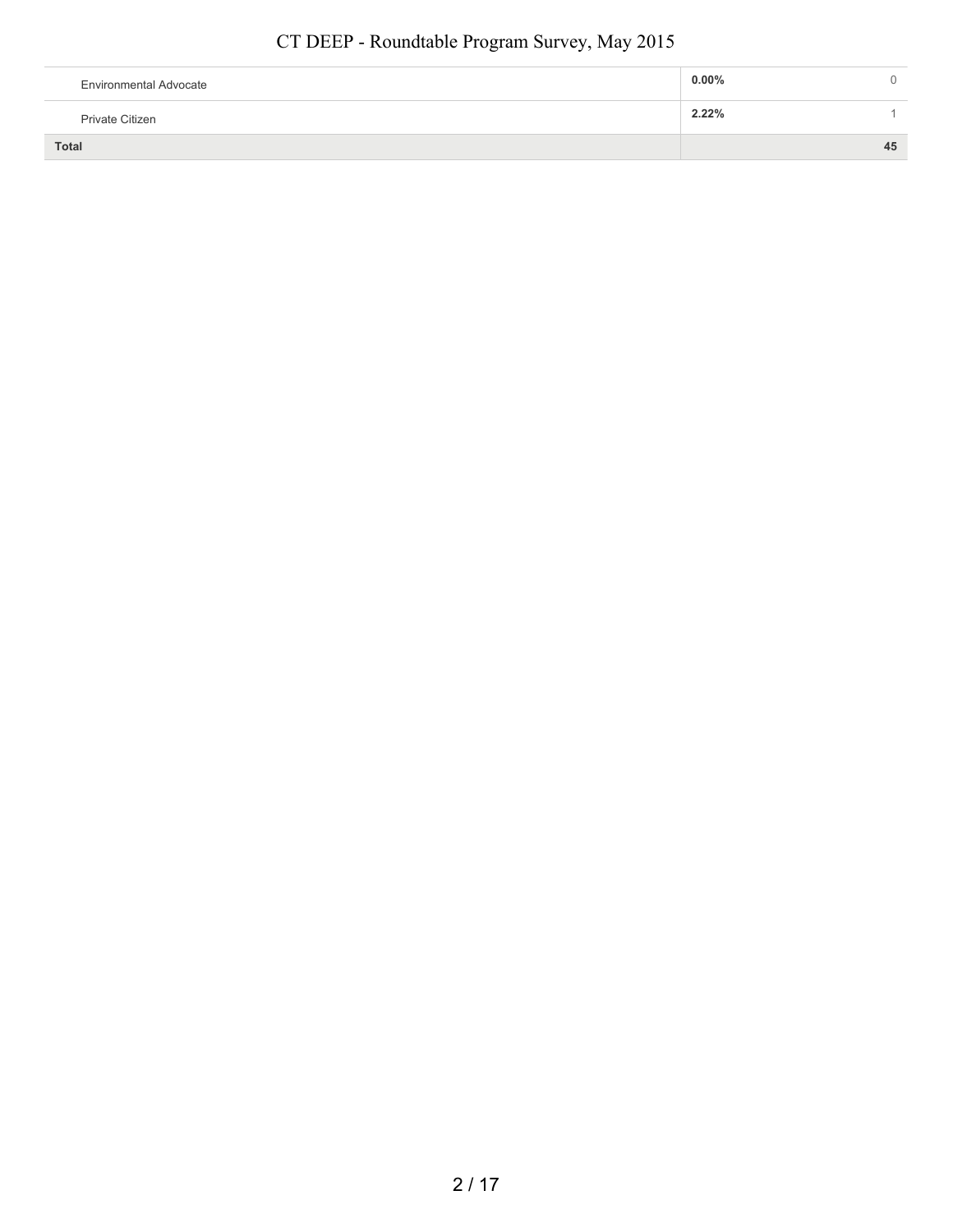### **Q2 Participating in the Remediation Roundtable is a productive use of my time.**

|        | Very satisfied | <b>Satisfied</b> | <b>Unsatisfied</b> | Very unsatisfied | <b>Total</b> | <b>Weighted Average</b> |
|--------|----------------|------------------|--------------------|------------------|--------------|-------------------------|
| Answer | 33.33%         | 51.28%           | 7.69%              | 7.69%            |              |                         |
|        | 1 Q<br>◡       | 20               |                    |                  | 39           | 1.5                     |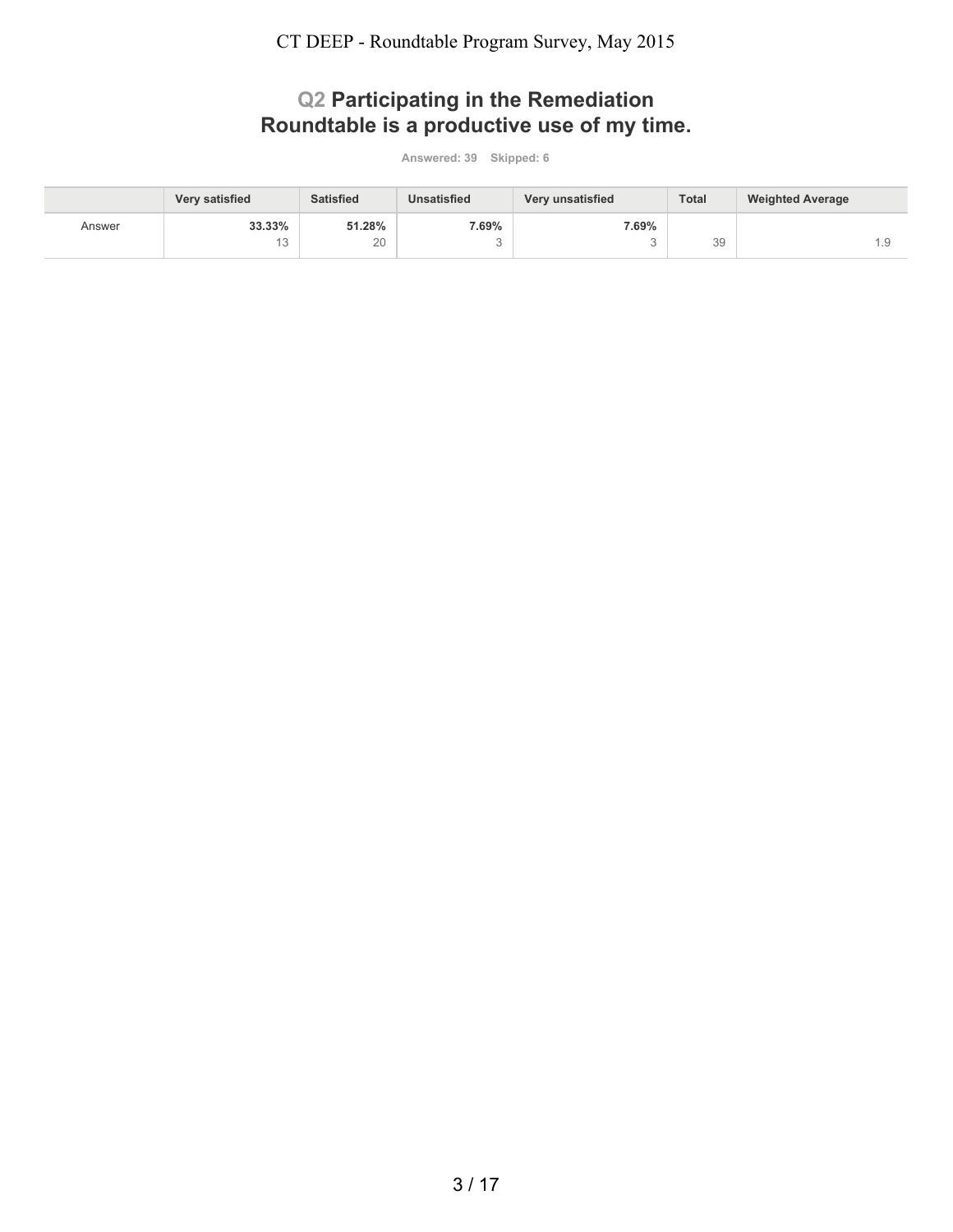### **Q3 I am satisfied with the two-hour length of the Roundtable.**

|                | Very satisfied                                    | <b>Satisfied</b>  | <b>Unsatisifed</b> | Very unsatisifed | <b>Total</b> | <b>Weighted Average</b> |     |
|----------------|---------------------------------------------------|-------------------|--------------------|------------------|--------------|-------------------------|-----|
| Answer         | 58.97%<br>23                                      | 25.64%<br>10      | 12.82%<br>5        | 2.56%            | 39           |                         | 1.5 |
|                |                                                   |                   |                    |                  |              |                         |     |
| #              | If unsatisfied, should they be shorter or longer? |                   | <b>Date</b>        |                  |              |                         |     |
|                | Not longer, but more frequent i.e., bi-monthly    | 4/8/2015 11:40 PM |                    |                  |              |                         |     |
| $\mathfrak{p}$ | shorter                                           | 4/6/2015 9:53 AM  |                    |                  |              |                         |     |
| 3              | Longer if needed for important topics             | 4/6/2015 8:41 AM  |                    |                  |              |                         |     |
| 4              | 90 mins                                           | 4/2/2015 4:38 PM  |                    |                  |              |                         |     |
| 5              | they should be shorter, 1 hour maximum            | 4/2/2015 3:35 PM  |                    |                  |              |                         |     |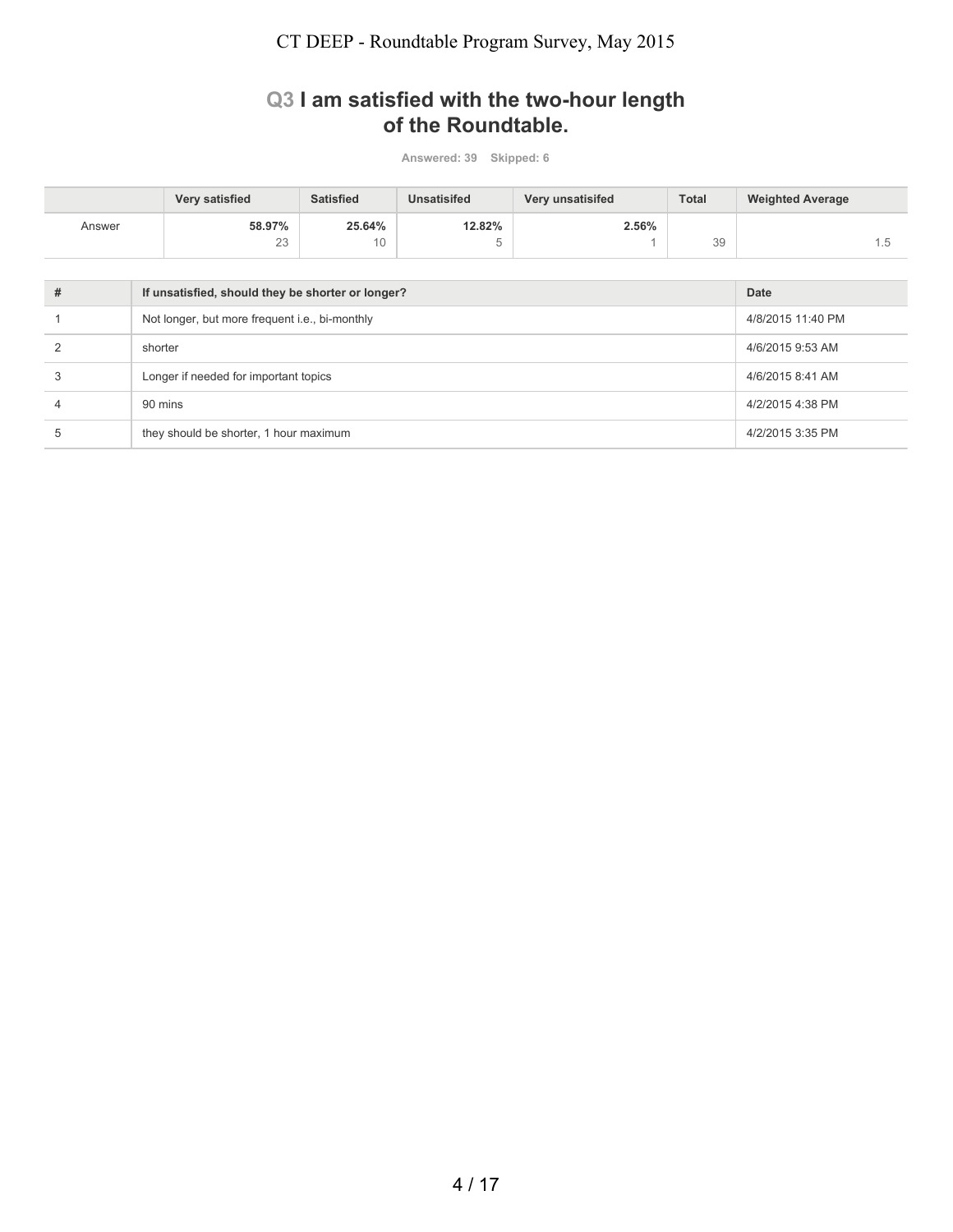# **Q4 I am satisfied with the length of time devoted to each subject (15 to 20 minutes).**

|                | Very satisfied                                    | <b>Satisfied</b> | <b>Unsatisfied</b> | Very unsatisfied | <b>Total</b> | <b>Weighted Average</b> |     |
|----------------|---------------------------------------------------|------------------|--------------------|------------------|--------------|-------------------------|-----|
| Answer         | 41.03%                                            | 46.15%           | 10.26%             | 2.56%            |              |                         |     |
|                | 16                                                | 18               | 4                  |                  | 39           |                         | 1.7 |
|                |                                                   |                  |                    |                  |              |                         |     |
| #              | If unsatisfied, should they be shorter or longer? |                  | Date               |                  |              |                         |     |
|                | some shorter, some longer                         |                  |                    |                  |              |                         |     |
| $\mathfrak{p}$ | shorter                                           |                  |                    |                  |              |                         |     |
| 3              | 4/2/2015 3:55 PM                                  |                  |                    |                  |              |                         |     |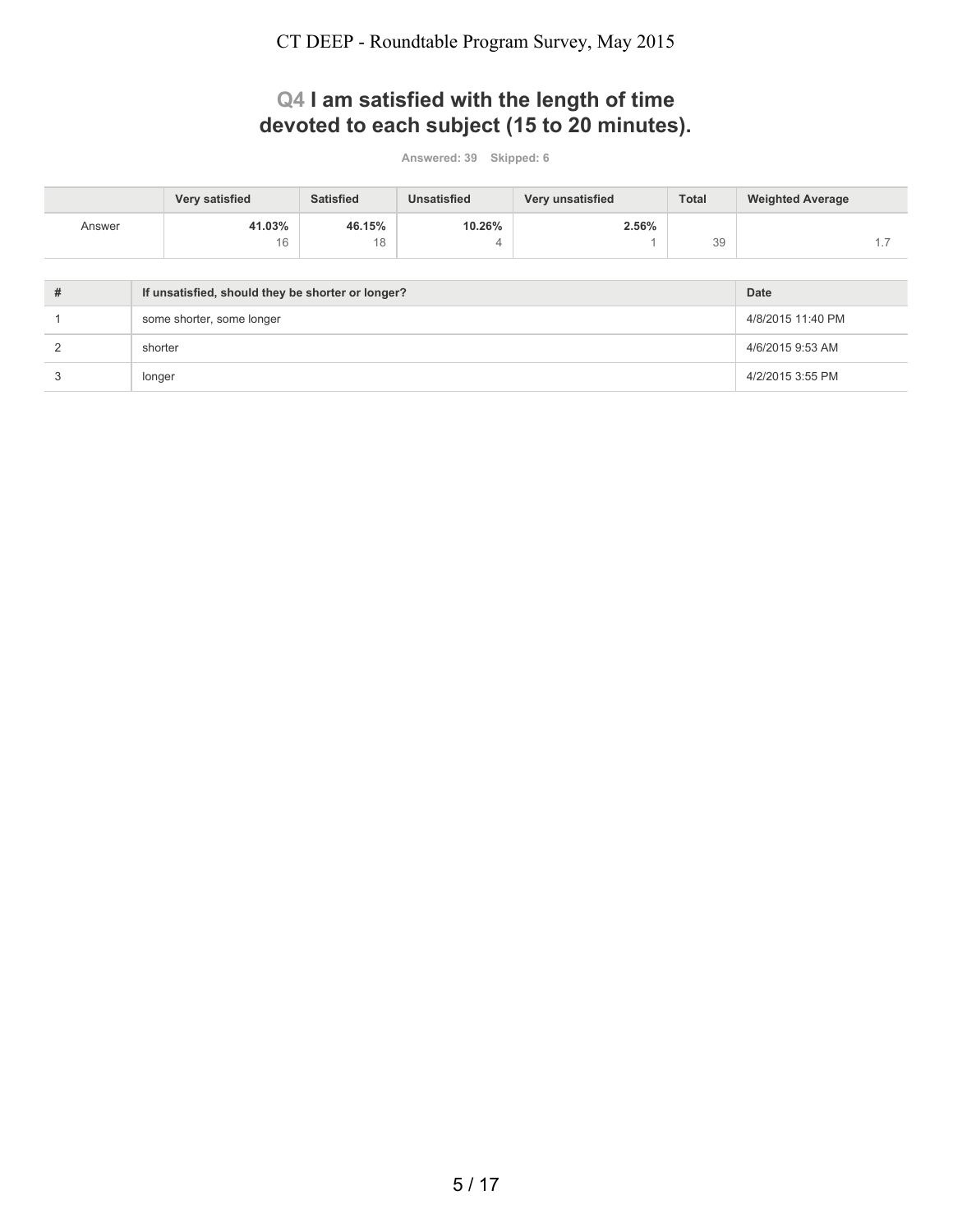# **Q5 I am satisfied with the frequency of Roundtable meetings (4 times per year).**

|        | <b>Very satisfied</b> | <b>Satisfied</b> | Unsatisfied | Very unsatisfied | <b>Total</b> | <b>Weighted Average</b> |
|--------|-----------------------|------------------|-------------|------------------|--------------|-------------------------|
| Answer | 53.85%                | 20.51%           | 17.95%      | 7.69%            |              |                         |
|        | 21                    | ∽                | -           |                  | 39           |                         |

| # | If unsatisfied, should there be fewer or more?                                                                                                                                                        | <b>Date</b>       |
|---|-------------------------------------------------------------------------------------------------------------------------------------------------------------------------------------------------------|-------------------|
|   | bi-monthly                                                                                                                                                                                            | 4/8/2015 11:40 PM |
|   | fewer                                                                                                                                                                                                 | 4/8/2015 4:44 PM  |
|   | Miminum should be every 2 months. Maybe higher frequency might motivate DEEP to move a little faster to<br>show progress with their proposed changes. They are taking far too long with this process. | 4/6/2015 8:41 AM  |
|   | More less formal events focused on Q&A would be productive                                                                                                                                            | 4/3/2015 8:45 AM  |
| 5 | More                                                                                                                                                                                                  | 4/3/2015 4:09 AM  |
| 6 | if not much new, just cancel                                                                                                                                                                          | 4/2/2015 4:13 PM  |
|   | They could be more frequent based on all of the proposed regulatory changes on the table.                                                                                                             | 4/2/2015 3:58 PM  |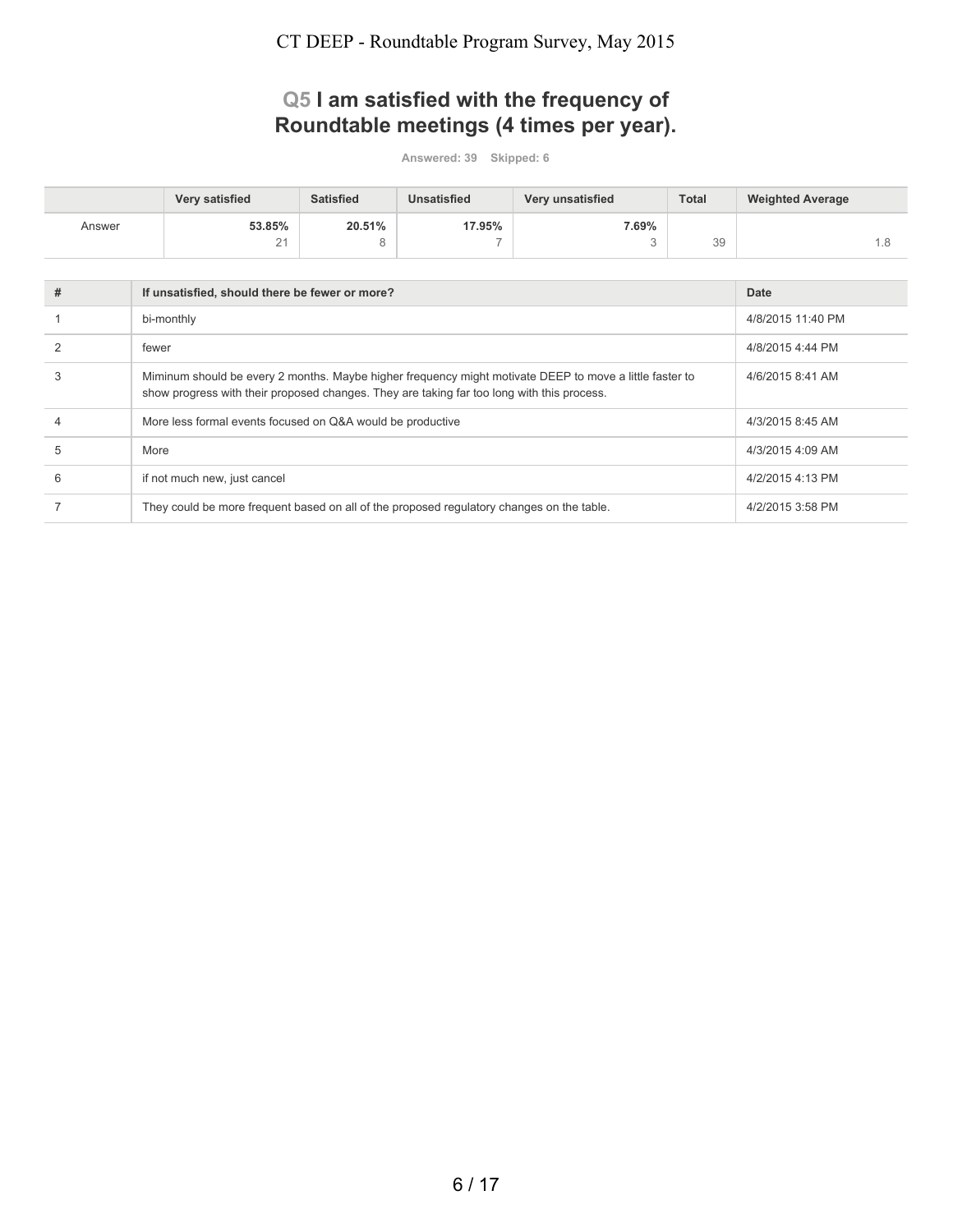### **Q6 Roundtable presentation topics are useful and informative.**

|        | <b>Very satisfied</b> | <b>Satisfied</b> | Unsatisfied | <b>Very unsatisfied</b> | <b>Total</b>               | <b>Weighted Average</b> |
|--------|-----------------------|------------------|-------------|-------------------------|----------------------------|-------------------------|
| Answer | 37.84%                | 45.95%           | 13.51%      | 2.70%                   |                            |                         |
|        | 14                    | $4 -$            |             |                         | $\sim$ $\rightarrow$<br>31 |                         |

| # | List three topics you found most useful.                                                                                                                                                         | <b>Date</b>       |
|---|--------------------------------------------------------------------------------------------------------------------------------------------------------------------------------------------------|-------------------|
|   | RSR changes RSRs -- anything related PCB requirements                                                                                                                                            | 4/6/2015 9:53 AM  |
|   | <b>Transformation topics</b>                                                                                                                                                                     | 4/6/2015 8:36 AM  |
|   | RSR updates, policy announcements and new guidance explanations                                                                                                                                  | 4/5/2015 8:11 AM  |
|   | Updates on RSR Transformation process Focused project workgroup progress e.g. background, urban soils, soil<br>reuse                                                                             | 4/3/2015 3:39 PM  |
| 5 | Updates on the major programmatic changes. Explanations of Alternative and Additional Polluting Substances.<br>Discussions of DEEP 'takes' on gray areas such as legacy pesticide contamination. | 4/3/2015 10:27 AM |
| 6 | all                                                                                                                                                                                              | 4/2/2015 4:42 PM  |
|   | TI guidance Doc 80% rule, Alt PMC compliance Audit statistics                                                                                                                                    | 4/2/2015 3:44 PM  |
| 8 | wave 2 updates, brownfields program, other regulation change topics                                                                                                                              | 4/2/2015 3:35 PM  |
| g | RSR updates Legislative initiative Guidance document discussions                                                                                                                                 | 4/2/2015 3:28 PM  |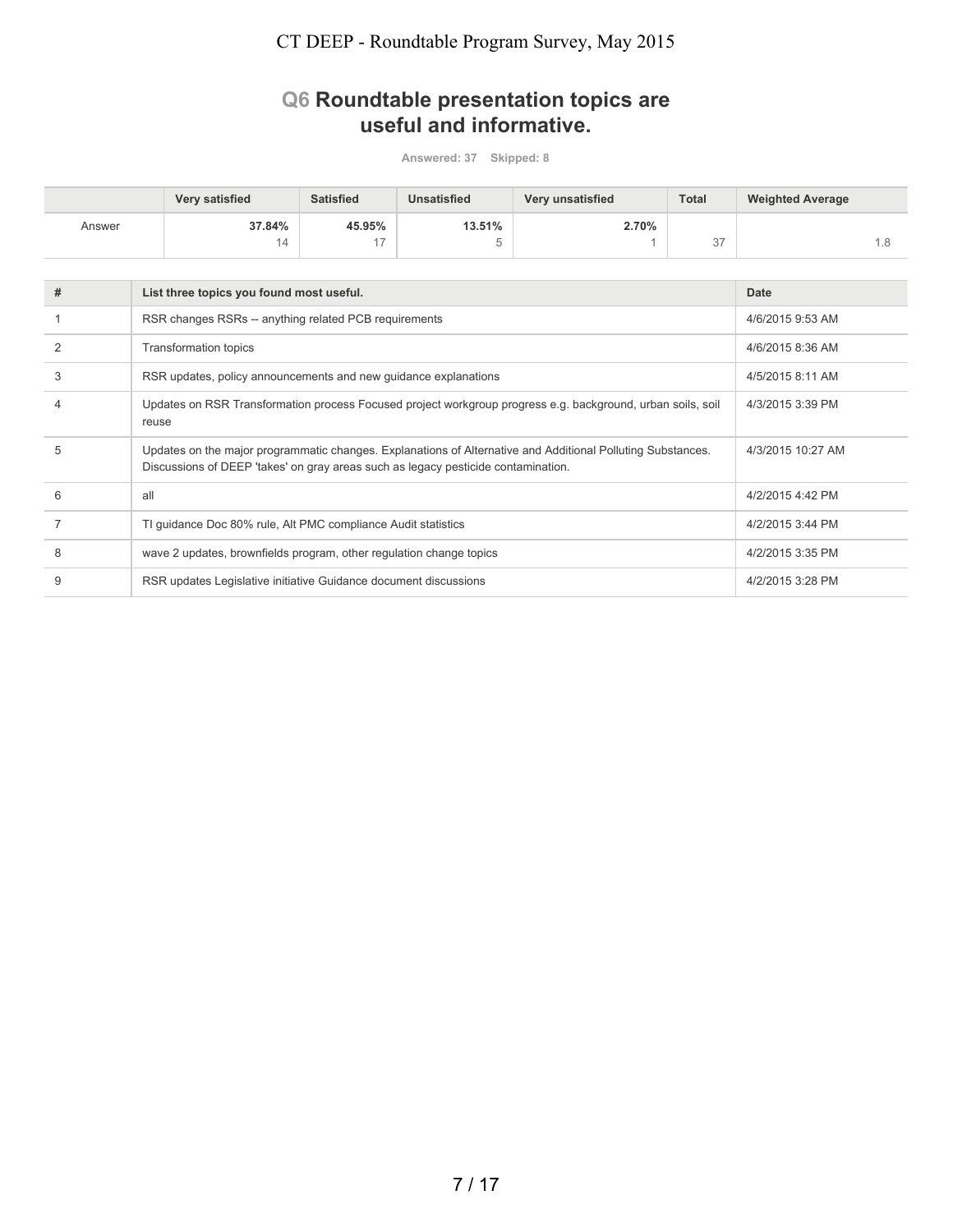### **Q7 What improvements can you suggest to increase the value of these meetings?**

| #              | <b>Responses</b>                                                                                                                                                                                                                                                                                                                                                                                                                                                                                                                                                                                                                                                                                                                                                                    | <b>Date</b>       |
|----------------|-------------------------------------------------------------------------------------------------------------------------------------------------------------------------------------------------------------------------------------------------------------------------------------------------------------------------------------------------------------------------------------------------------------------------------------------------------------------------------------------------------------------------------------------------------------------------------------------------------------------------------------------------------------------------------------------------------------------------------------------------------------------------------------|-------------------|
| 1              | Provide a clearer picture of transformation priorities and schedule. Very disappointing that a discussion forum re<br>risk characterization has not been provided to date as it likely will be the critical component of the transformation<br>process.                                                                                                                                                                                                                                                                                                                                                                                                                                                                                                                             | 4/8/2015 11:40 PM |
| 2              | I think they are fine as they are.                                                                                                                                                                                                                                                                                                                                                                                                                                                                                                                                                                                                                                                                                                                                                  | 4/7/2015 8:24 AM  |
| 3              | I suggest you solicit more input from the public sector and have the meetings as an interactive dialog.                                                                                                                                                                                                                                                                                                                                                                                                                                                                                                                                                                                                                                                                             | 4/6/2015 2:10 PM  |
| 4              | Half hour devoted to reading and answering anonymous questions.                                                                                                                                                                                                                                                                                                                                                                                                                                                                                                                                                                                                                                                                                                                     | 4/6/2015 12:44 PM |
| 5              | either limit the number of presentations or reduce the length of each                                                                                                                                                                                                                                                                                                                                                                                                                                                                                                                                                                                                                                                                                                               | 4/6/2015 9:53 AM  |
| 6              | When DEEP publically announces that they will complete something by a specific time, then they need to meet<br>that deadline. Otherwise, there is no value to what DEEP talks about because there is very little trust that DEEP<br>will actually get things done.                                                                                                                                                                                                                                                                                                                                                                                                                                                                                                                  | 4/6/2015 8:41 AM  |
| $\overline{7}$ | Provide a better forum for encouraging open debate. The current format is heavy on DEEP presenting its side of<br>issues, often with a "done deal" feeling. It would be refreshing if DEEP would start out with a brief idea or<br>direction of what its thinking about on a specific topic/issue, and then just asking everyone "what do you think?<br>does this work? what are the pitfalls? what should we do to improve this?" Then step back and let the debate<br>evolve without injecting how DEEP wants to have the issue resolved. There is a general feeling among<br>Roundtable participants that DEEP already has made a determination on how they want things to be, and<br>therefore is not really listening to some vey bright people who have some very good ideas. | 4/3/2015 3:39 PM  |
| 8              | Avoid presentations that go through well-known history/background of RSR components. Have an outside<br>attorney or an LEP present a case study once in a while that illustrates the practical side of a complex<br>RSR/Property Transfer issue.                                                                                                                                                                                                                                                                                                                                                                                                                                                                                                                                    | 4/3/2015 10:27 AM |
| 9              | Provide the slides or a more detailed summary of each topic prior to the meeting and set up a forum where<br>people can email questions before the meeting. This could help prepare the presenters for the questions or see<br>where to add more detail in the presentation.                                                                                                                                                                                                                                                                                                                                                                                                                                                                                                        | 4/3/2015 8:45 AM  |
| 10             | Clearer talk                                                                                                                                                                                                                                                                                                                                                                                                                                                                                                                                                                                                                                                                                                                                                                        | 4/2/2015 4:42 PM  |
| 11             | Continuing education credit                                                                                                                                                                                                                                                                                                                                                                                                                                                                                                                                                                                                                                                                                                                                                         | 4/2/2015 3:55 PM  |
| 12             | Better sound system to pick up questions from audience.                                                                                                                                                                                                                                                                                                                                                                                                                                                                                                                                                                                                                                                                                                                             | 4/2/2015 3:48 PM  |
| 13             | Sometimes it is frustrating to attend b/c it seems like nothing happens between meetings (eg clean soil/polluted<br>fill). Our volunteer time to help the Department goes nowhere                                                                                                                                                                                                                                                                                                                                                                                                                                                                                                                                                                                                   | 4/2/2015 3:23 PM  |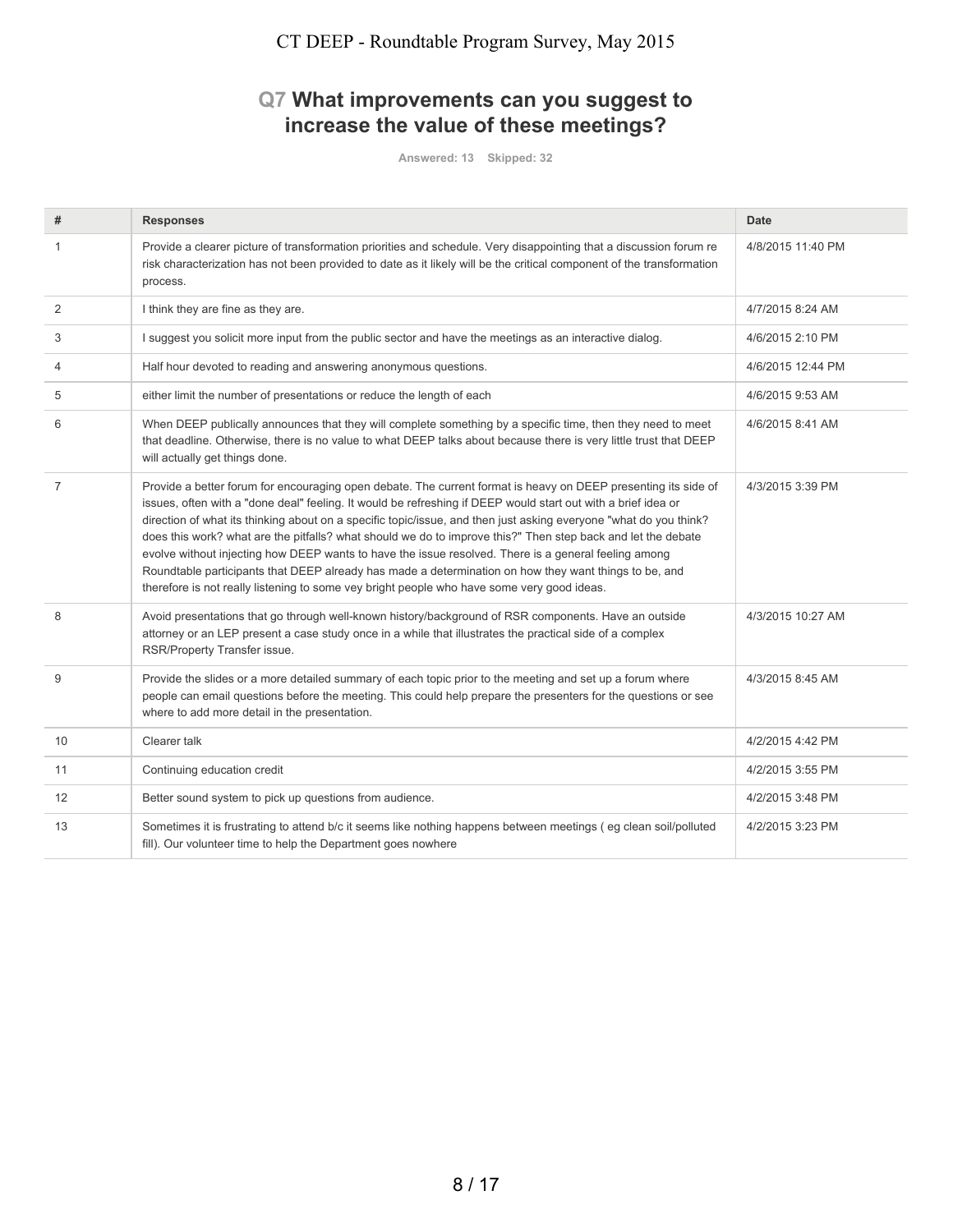### **Q8 I find the answers to the questions asked at the Roundtable useful and applicable.**

|        | <b>Very satisfied</b> | <b>Satisfied</b> | <b>Unsatisfied</b> | Very unsatisfied | <b>Total</b> | <b>Weighted Average</b> |
|--------|-----------------------|------------------|--------------------|------------------|--------------|-------------------------|
| Answer | 29.41%                | 52.94%           | 14.71%             | 2.94%            |              |                         |
|        |                       | 10               |                    |                  | 34           | l.Y                     |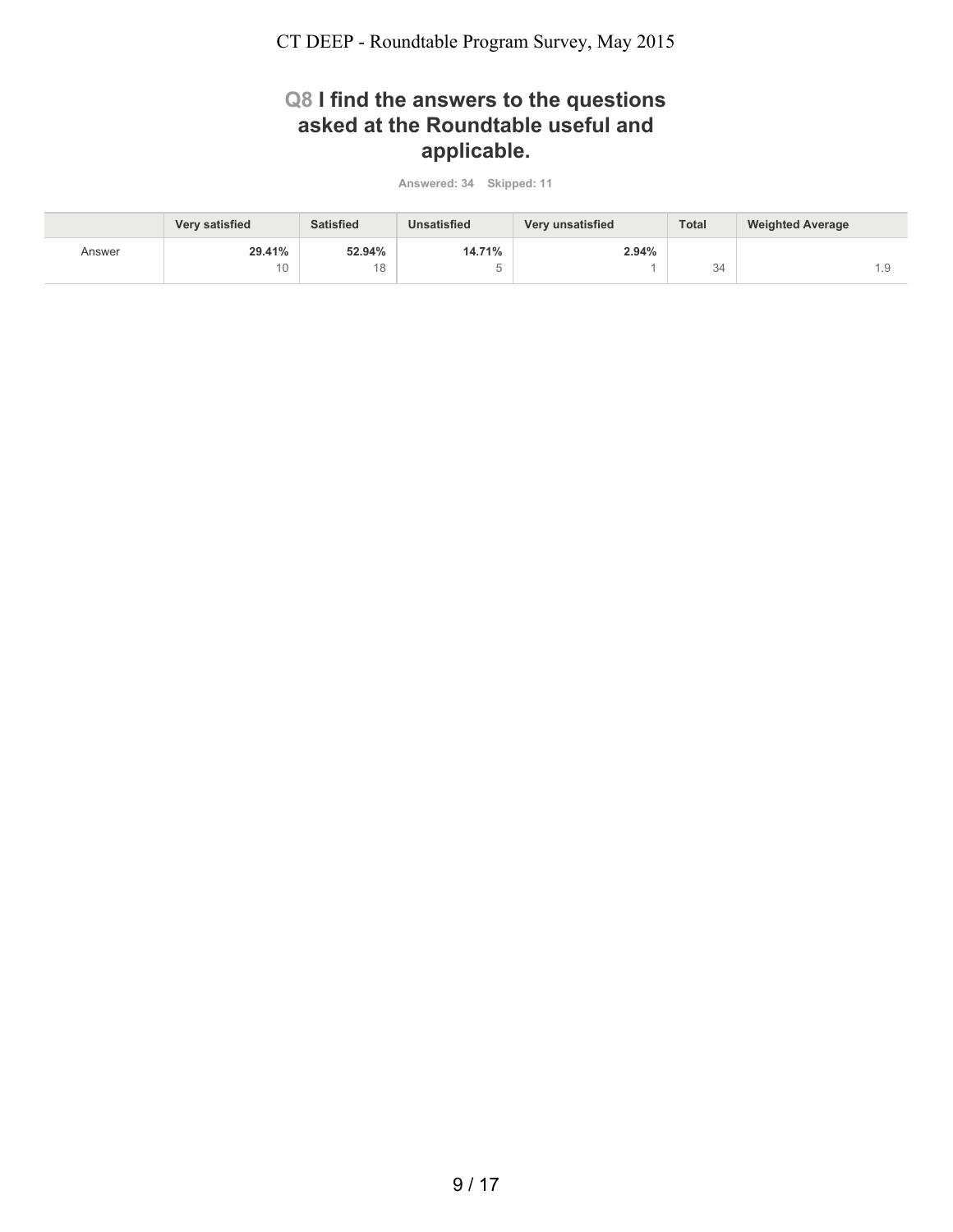## **Q9 I feel that I have sufficient opportunity to ask questions during the Roundtable.**

|        | <b>Very satisfied</b> | <b>Satisfied</b> | <b>Unsatisfied</b> | Very unsatisfied | <b>Total</b> | <b>Weighted Average</b> |
|--------|-----------------------|------------------|--------------------|------------------|--------------|-------------------------|
| Answer | 50.00%                | 35.29%           | 5.88%              | 8.82%            |              |                         |
|        | $4 -$                 | $\sim$<br>∼      |                    |                  | 34           |                         |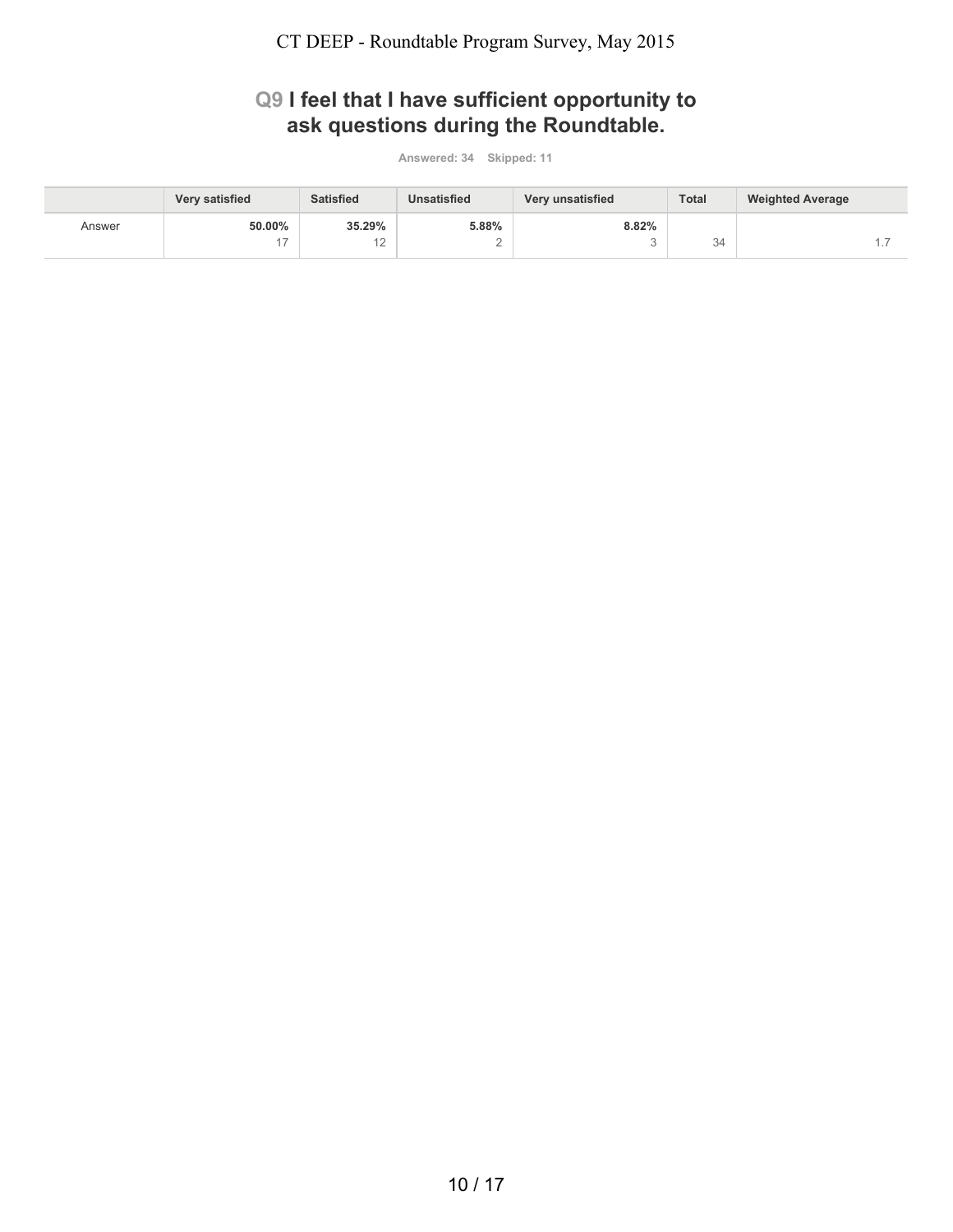### **Q10 Do you see the need for increased audience interaction?**

| <b>Answer Choices</b> | <b>Responses</b> |
|-----------------------|------------------|
| Yes                   | 41.18%<br>14     |
| No                    | 58.82%<br>20     |
| Total                 | 34               |

| # | If yes, what suggestions do you have to increase audience interaction?                                                                                                                                                                         | Date              |
|---|------------------------------------------------------------------------------------------------------------------------------------------------------------------------------------------------------------------------------------------------|-------------------|
|   | Questions should be allowed after each topic. Waiting until the end, when people feel time pressure, tends to limit<br>questions.                                                                                                              | 4/8/2015 11:46 PM |
|   | Maybe some type of poll the audience on some questions                                                                                                                                                                                         | 4/6/2015 2:11 PM  |
| 3 | anonymous question session, with answers provided at the time or at the next session. Opportunity for answers<br>to be submitted anonymously and read/posted by the DEEP and for meaningful, public, posted, discussion of<br>differing views. | 4/6/2015 12:59 PM |
|   | Discussion of specific questions is useful but sometimes cut short.                                                                                                                                                                            | 4/6/2015 9:35 AM  |
| 5 | The room seems pretty neutral on participation with no pressure to participate or not                                                                                                                                                          | 4/5/2015 8:15 AM  |
| 6 | see prior comment                                                                                                                                                                                                                              | 4/3/2015 3:39 PM  |
|   | Provide remote access                                                                                                                                                                                                                          | 4/2/2015 4:11 PM  |
| 8 | real time surveys                                                                                                                                                                                                                              | 4/2/2015 3:57 PM  |
| 9 | Hand-held microphone brought around to participants.                                                                                                                                                                                           | 4/2/2015 3:49 PM  |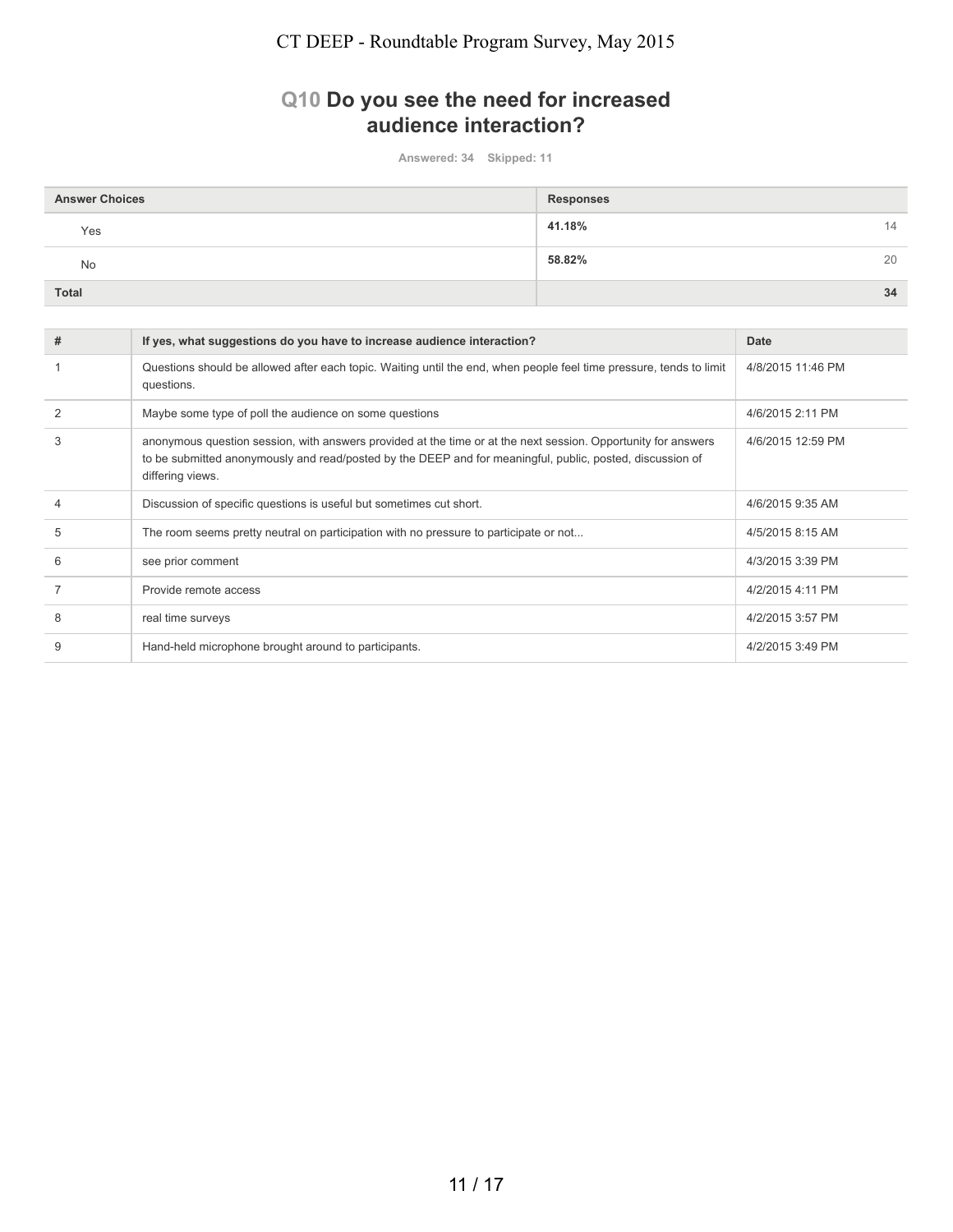### **Q11 I would like to see more break-out sessions (i.e., topic-specific, short discussions that take place during the twohour Roundtable).**

|        | Very satisfied | <b>Satisfied</b> | <b>Unsatisfied</b> | Very unsatisfied | <b>Total</b> | <b>Weighted Average</b> |
|--------|----------------|------------------|--------------------|------------------|--------------|-------------------------|
| Answer | 26.47%         | 32.35%           | 23.53%             | 17.65%           |              |                         |
|        |                |                  |                    |                  | 34           | $\sim$ $\sim$<br>$\sim$ |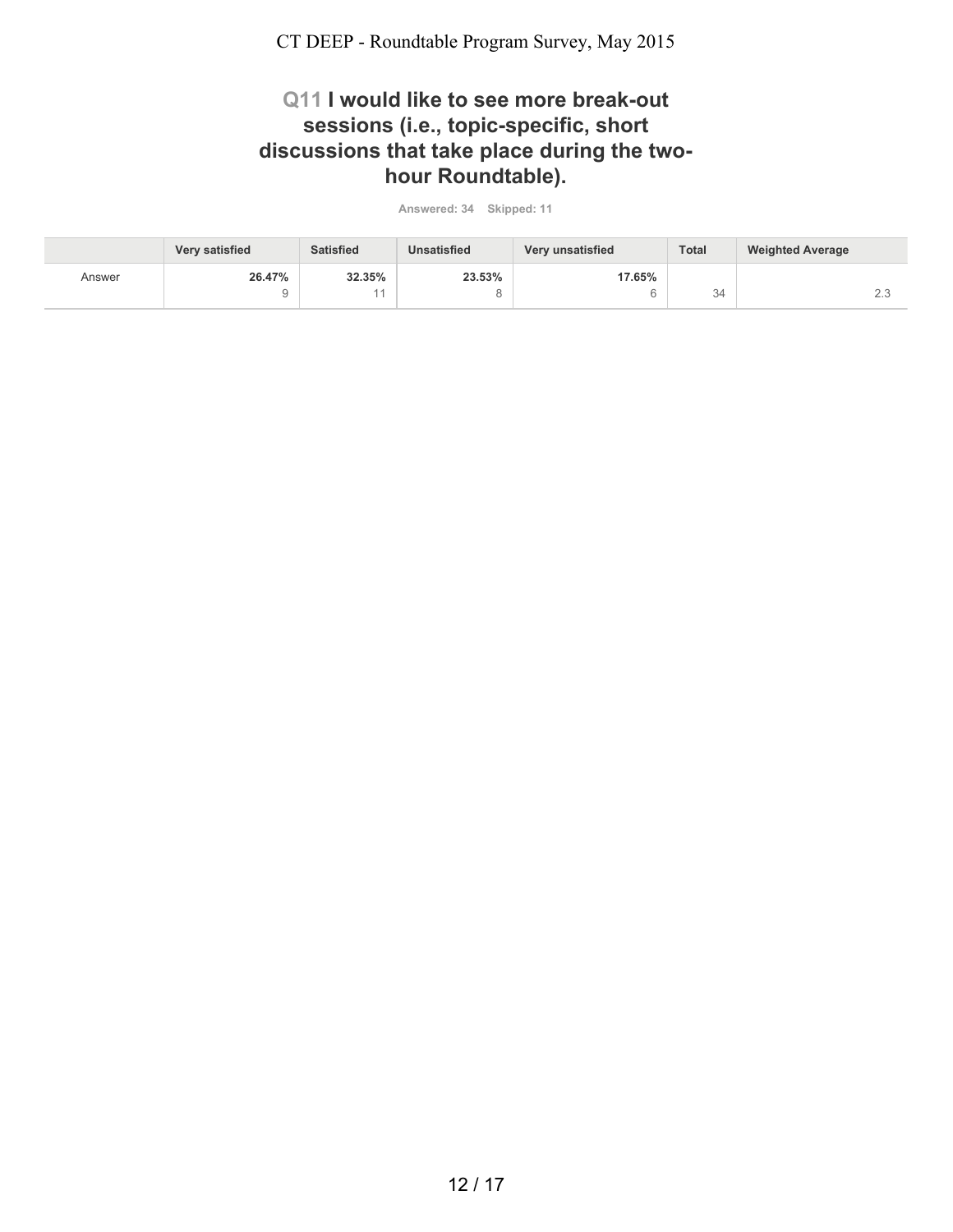### **Q12 I would be willing to participate in future break-out sessions.**

| <b>Answer Choices</b> | <b>Responses</b> |
|-----------------------|------------------|
| Yes                   | 67.65%<br>23     |
| No                    | 32.35%<br>11     |
| <b>Total</b>          | 34               |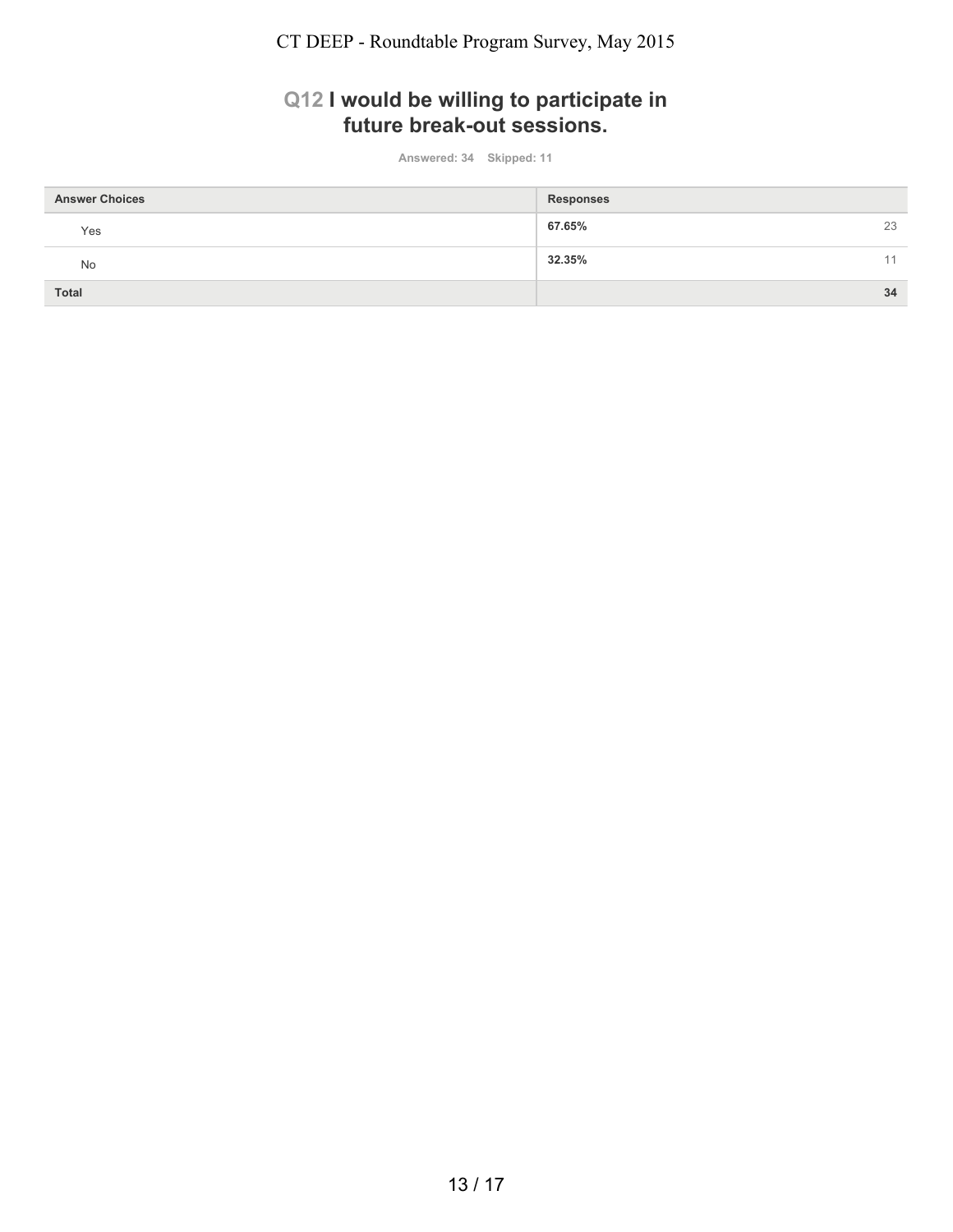### **Q13 If you think break-out sessions are productive, what topics would you like to discuss?**

| #              | <b>Responses</b>                                                                                                                                                                                                                                               | <b>Date</b>       |
|----------------|----------------------------------------------------------------------------------------------------------------------------------------------------------------------------------------------------------------------------------------------------------------|-------------------|
|                | Key components of the transformation process and how they will be seamlessly integrated. To this end, work<br>groups would be more productive than Roundtable breakouts.                                                                                       | 4/8/2015 11:46 PM |
| 2              | I don't have any specific suggestions.                                                                                                                                                                                                                         | 4/7/2015 8:28 AM  |
| 3              | Break-out sessions can only be productive if DEEP actually uses the work from those sections to implement<br>actions in a timely fashion. To date, DEEP has wasted many hours of LEP time with break-out sessions, etc. that<br>are fruitless due to inaction. | 4/6/2015 8:45 AM  |
| 4              | I don't have any specific topics to suggest.                                                                                                                                                                                                                   | 4/3/2015 10:29 AM |
| 5              | site cleanup options and new technology, soil management planning, brownfield assessment and cleanup<br>options using DECD and EPA funding                                                                                                                     | 4/3/2015 8:52 AM  |
| 6              | <b>Ecological Risk Sediments</b>                                                                                                                                                                                                                               | 4/2/2015 4:45 PM  |
| $\overline{7}$ | Background concentration                                                                                                                                                                                                                                       | 4/2/2015 4:44 PM  |
| 8              | Background: sediments                                                                                                                                                                                                                                          | 4/2/2015 4:11 PM  |
| 9              | #4 regarding break out sessions is hard to answer based on a 4 point scale                                                                                                                                                                                     | 4/2/2015 4:10 PM  |
| 10             | Status of risk based exits                                                                                                                                                                                                                                     | 4/2/2015 3:46 PM  |
| 11             | Urban soils, It would be productive for whatever topic to publicize in advance and ask for data/information to be<br>brought to the session.                                                                                                                   | 4/2/2015 3:38 PM  |
| 12             | NO only because nothing happens with our work                                                                                                                                                                                                                  | 4/2/2015 3:24 PM  |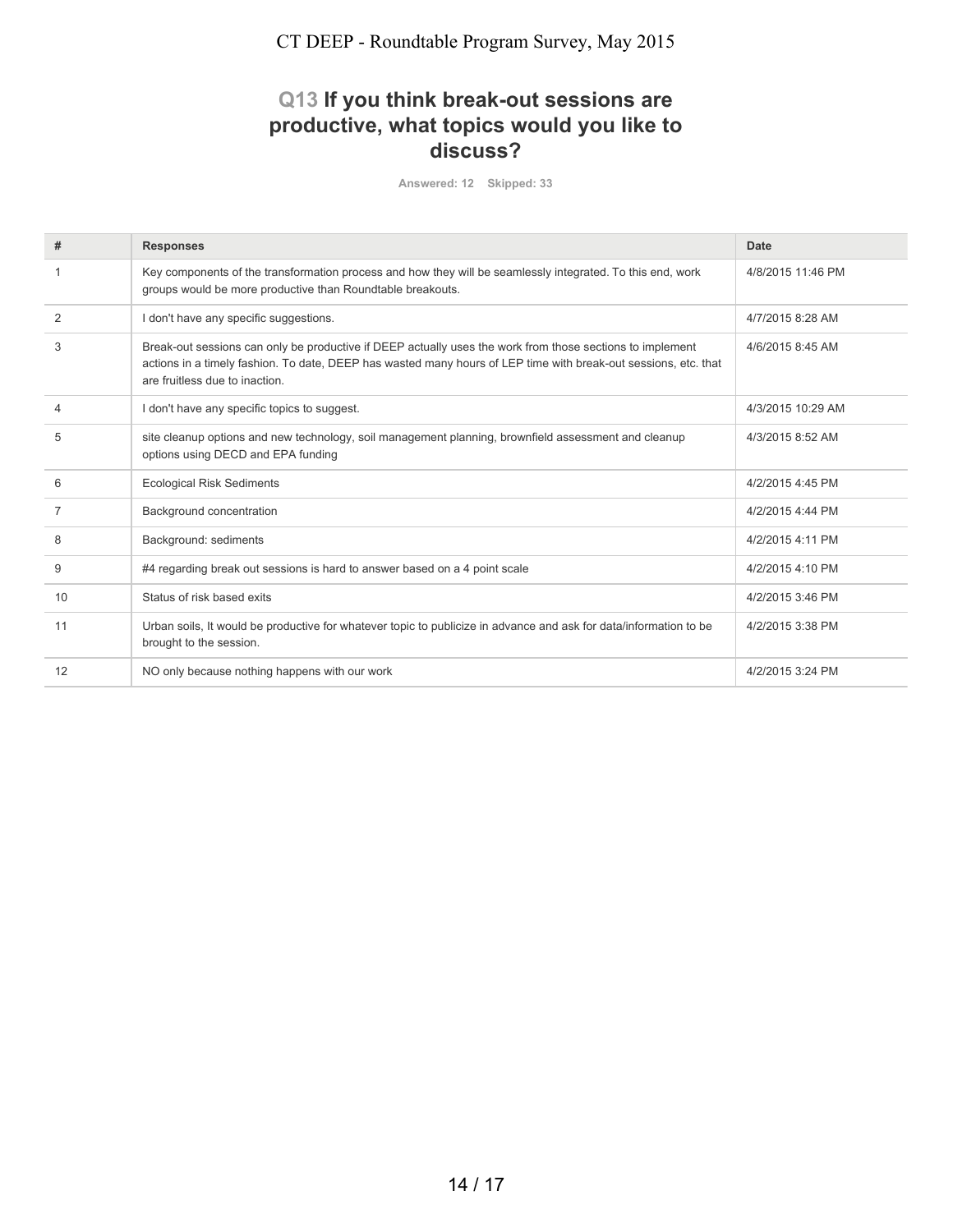### **Q14 I would be willing to participate in future Roundtable workgroups (past examples include the Background Workgroup, the Urban Soils Workgroup, etc. that meet outside of the two-hour Roundtable).**

| <b>Answer Choices</b> | <b>Responses</b> |
|-----------------------|------------------|
| Yes                   | 70.59%<br>24     |
| No                    | 29.41%<br>10     |
| <b>Total</b>          | 34               |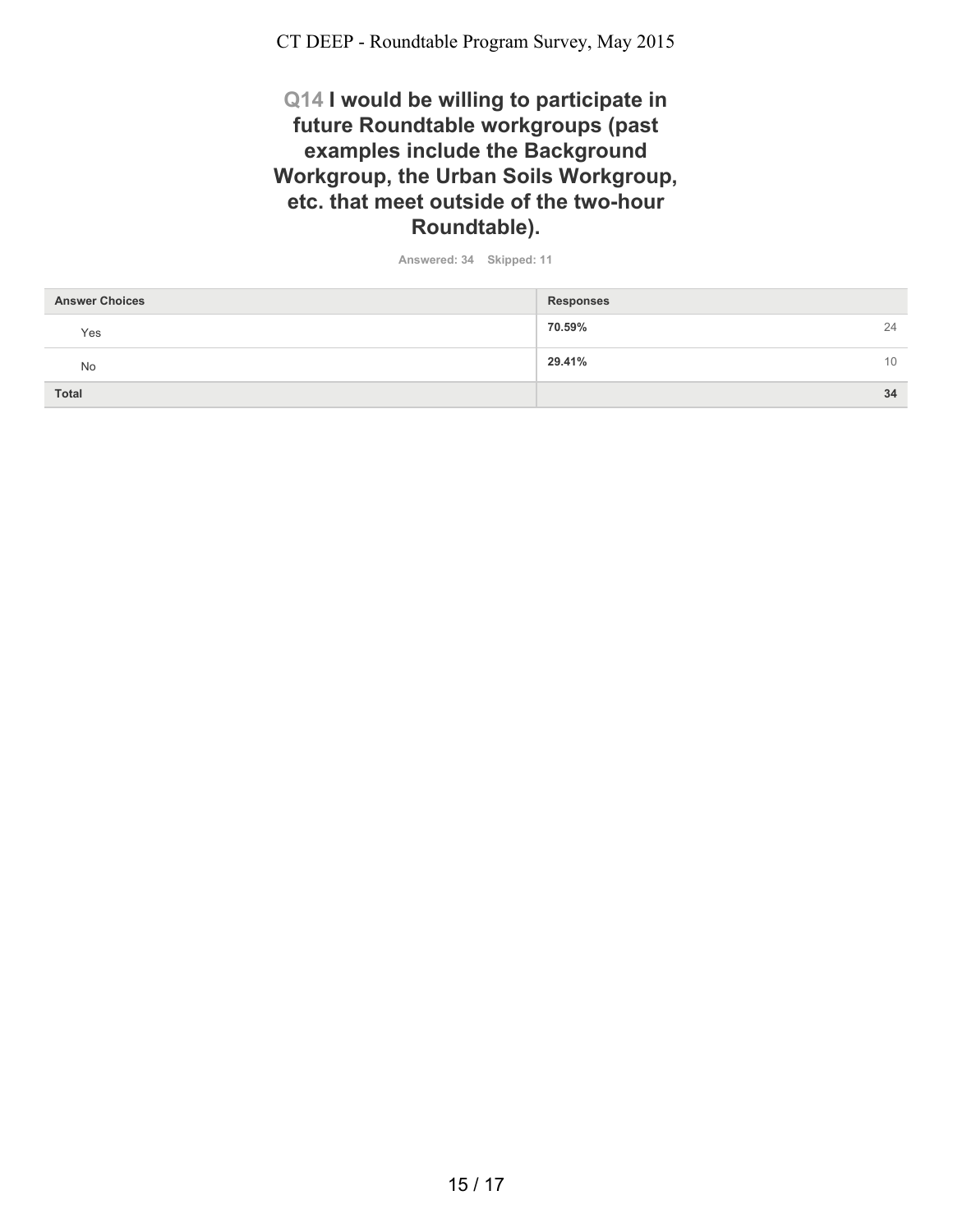### **Q15 The PowerPoint presentation slides are useful resources.**

|        | <b>Very satisfied</b> | <b>Satisfied</b> | <b>Unsatisfied</b> | Very unsatisfied | <b>Total</b> | <b>Weighted Average</b> |
|--------|-----------------------|------------------|--------------------|------------------|--------------|-------------------------|
| Answer | 58.82%                | 35.29%           | 5.88%              | $0.00\%$         |              |                         |
|        | 20                    | ┕                |                    |                  | 34           | ن ا                     |